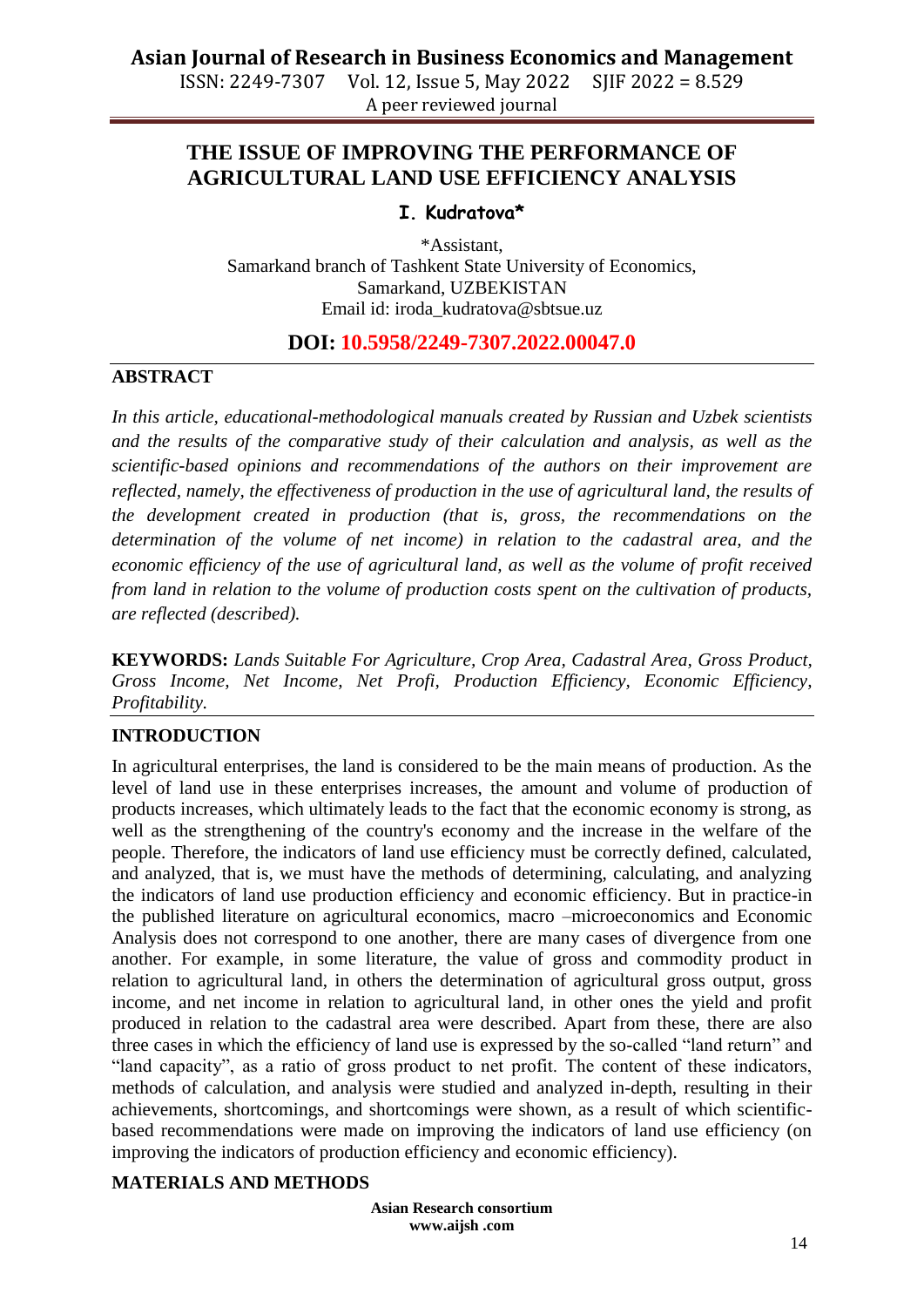# **Asian Journal of Research in Business Economics and Management**

ISSN: 2249-7307 Vol. 12, Issue 5, May 2022 SJIF 2022 = 8.529 A peer reviewed journal

The materials used in the article are the theoretical and methodological definitions, rules, opinions, as well as information on the contents of the formulas for their calculation, presented in the economic literature created by Russian and Uzbek scientists, on the indicators that represent the effectiveness of the use of agricultural land. On the basis of their comparison and analysis, the achievements, defects and shortcomings were shown on the basis of the distribution, as well as the fundamental scientific opinions of the authors on their improvement were covered. In the study and analysis of the meaning and nature of the indicators that characterize the effectiveness of the use of agricultural land in the economic literature, the economic-statistical techniques (methods) used in the economic analysis were used.

## **RESULTS AND THEIR ANALYSIS**

In agricultural enterprises, landforms are the basis of agricultural production as the main means of production. This means of production are combined with Labor and material resources, as well as other natural resources, and by sharing in mutual action, agricultural production is formed, and, consequently, material blessings are created. Material blessings are necessarily inextricably increased in order to meet the growing need of society. In this regard, it is necessary to take measures to increase the level of efficiency of land use. Therefore, it is necessary to constantly study the effectiveness of its use and determine the opportunities for its further development and launch. Indicators and results of this process should be calculated correctly. From this point of view, we aimed at deeply studying and comparative analysis of the data (views) described and reflected in the economic literature on the content of indicators of the effectiveness of land use and the methods of their calculation", as well as to describe our own views on the richness of their development.

From the information provided in the economic literature, it has become clear that the effectiveness of land use is expressed and analyzed in a variety of ways that do not correspond to each other. For example, the Russian scientist V.A.Dobrin expressed the generalizing indicator of the effectiveness of land use with the gross agricultural output, gross income and profit received on agricultural land to 1 ha, as well as the volume of gross products received on the account of one unit of production costs. Belarusian scientist G.V.Savitskaya explained to the cadastral area account the value of the product produced and the volume of profit received as an indicator of the generalization of the efficiency of the land registry. Professor O. Murtazayev expressed through the indicators of land return and land capacity, calculating the generalizing indicator of the efficiency of land use, the gross and the value of the commodity product, and the volume of profit in relation to the lands suitable for agriculture. They were represented by the following formulas:

$$
Y_Q = \frac{YM, TM, F}{QXY}, \quad Y_S = \frac{QXY}{YM, TM, F}
$$

In this case,  $Y_Q$  – return to earth.,  $Y_S$  – Earth capacity.,  $YM$  – gross product.,  $TM$  – commodity product.,  $F$  –profit.  $QXY$  – agricultural lands[5]

Indicators of land use efficiency study professor Umurzakov.P. and it is expressed in several types in the textbook"Agricultural Economics and management" of other authors. Among these, we only touched on the indicators presented in the section "effective use of agricultural lands" (34 pages), which is considered to have a direct relationship to the efficiency of land use. Here they expressed the effectiveness of land use through the indicators of "Earth return"

> **Asian Research consortium www.aijsh .com**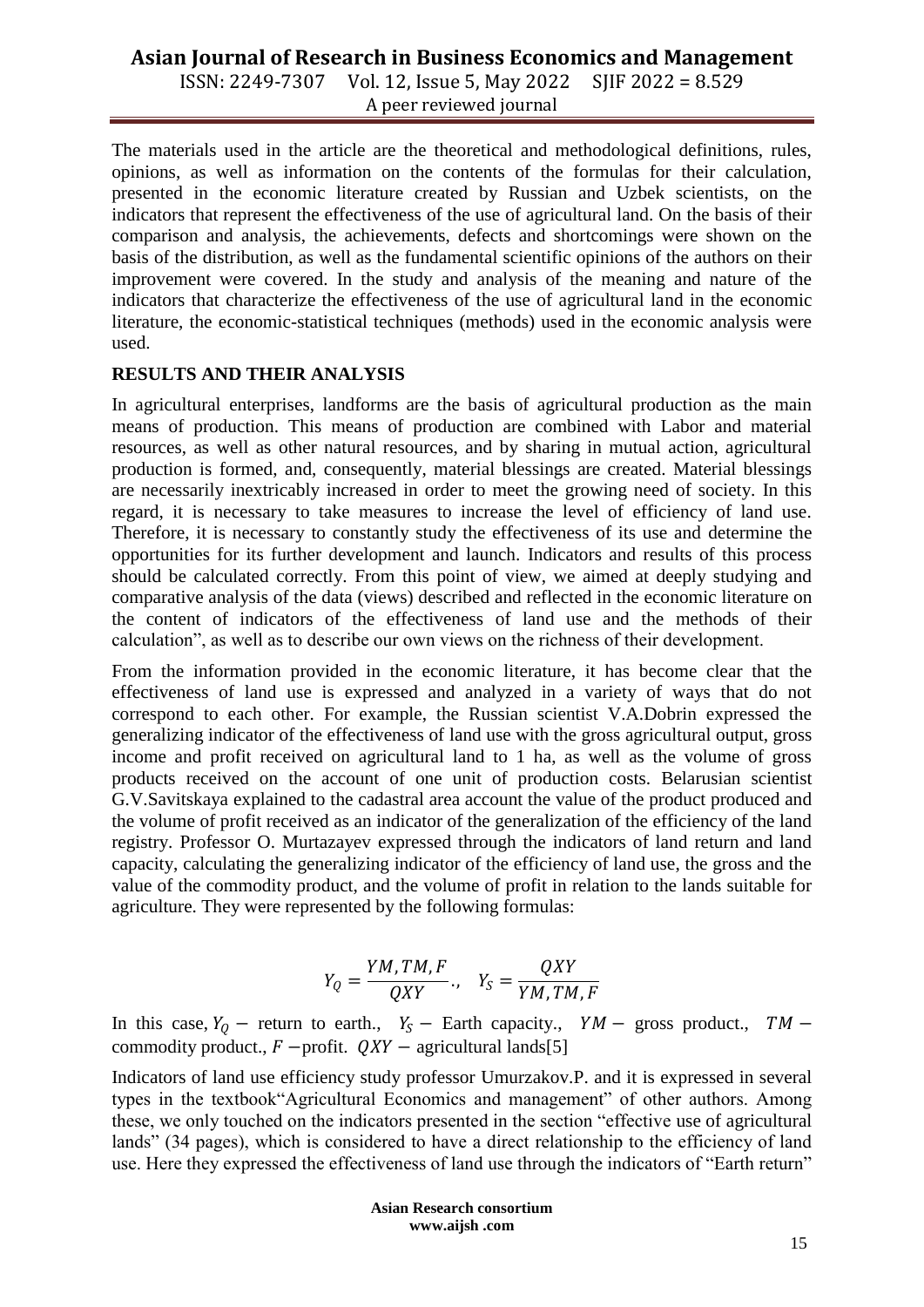and "Earth capacity". These indicators were reflected by the following formulas (34-35 pages):

*Earth return*: 
$$
Y_Q = \frac{SF}{YM}
$$
. *, Earth capacity*:  $Y_S = \frac{YM}{SF}$ 

In this case, YM- gross product., SF- net profit. SF=YM-T., T- product cost. [5]

After this, it was noted that" indicators of intensive effective use of land used in agriculture: gross and commodity product is grown in the unit of the crop area is an expression in nature and money".

Land use efficiency indicators In his textbook, T.Kudratov explained that the crop area to 1 or to 1 is represented by the volume of products grown on the account of the cadastral area. If the production direction is adapted to the type of a crop, it is necessary to determine the size of the products in relation to the crop area, if the product is grown on different direction crops, in relation to the cadastral area.

Now, we express our attitude to the views expressed in the economic literature on the use of land in the field of productive resources.

Some scientists have identified and commended the use of land-use indicators in relation to agricultural lands. Such an approach, in our opinion, is not correct, because the agricultural land includes all the arable land (the area of crops, hayfields, Sayles, abandoned land, the area of fruit trees), which is different in quality. Therefore, it is necessary to take agricultural land into an area of the same quality, that is, a cadastral areatirib, after which it will be correct to calculate the indicators of efficiency.

Some scientists have identified and described the use of agricultural gross output and gross income in the calculation of generalizing indicators of the efficiency of land use. Such an approach on the farm will not be correct, since part of agricultural production will be left without taking into account (products produced by livestock). These products must be taken into account. After that, we believe that it will be correct if the ratio of the volume of products (gross product, gross income, net income) created in agricultural production to the cadastral area is determined.

Some scientists have described the effectiveness of land use by the indicators of the value of the cross product, expressed in money, grown in the unit of the crop area. We consider this opinion to be partially correct. This idea will be correct if you carried out a crop type enrichment of production, it will not be said accurate if you have a farm enrichment. In some studies,the effectiveness of land use is shown as the ratio of net profit to gross product, as it is expressed by the indicator of land return. This does not correspond to reality in our opinion. We believe that the return of the land should also be determined by the ratio of such indicators as gross product, gross income, profit to the cadastral area.

Some economics–analyst scientists calculated and analyzed the value of the product produced and the volume of profit received in relation to the cadastral area. For example, professor G.V.That's how Savitskaya approached. We think this opinion is correct because this opinion fully corresponds to our opinion.

# **CONCLUSION**

Among the above information and opinions expressed, we recommend that in the calculation and analysis of the indicators of the effectiveness of the use of agricultural land, the following should be followed:

> **Asian Research consortium www.aijsh .com**